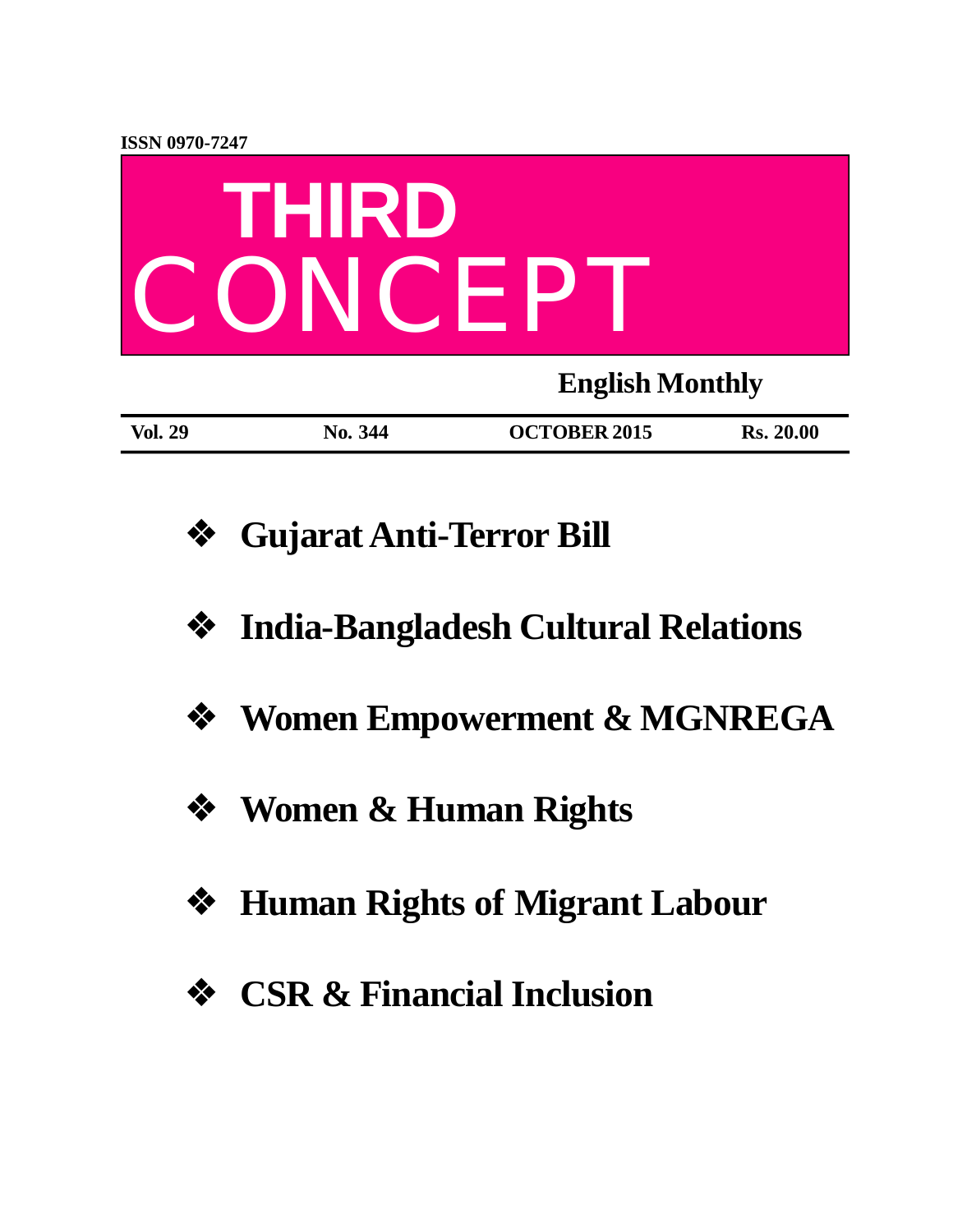

# **An International Journal of Ideas**

### **Vol. 29 No. 344 OCTOBER 2015 Rs. 20. 00**

**Third Concept** aims at providing a platform where a meaningful exchange of ideas can take place among the people of the Third World. The attempt will be to communicate, debate and disseminate information, ideas and alternatives for the resolution of the common problems facing humankind. We welcome contributions from academics, journalists and even from those who may never have published anything before. The only requirement is a concern for and desire to understand and take the issue of our time. Contributions may be descriptive, analytical or theoretical. They may be in the form of original articles, reactions to previous contributions, or even a comment on a prevailing situation. All contributions, neatly typed in double space, may be addressed to:

| Editor                    | Consulting Editor   |
|---------------------------|---------------------|
| <b>Babuddin Khan</b>      | M. L. Sharma        |
| Managing Editor           | Art Director        |
| R. Prudhvi Raju           | Purba Roy           |
| <b>Business Executive</b> | Chief of Production |
| R.S.Rawat                 | N. P. Agarwal       |

While the Editor accepts responsibility for the selection of materials to be published, individual authors are responsible for the facts, figures, and views in their articles. However, the Editor reserves the right to edit the articles for reasons of space and clarity.

**Published, Printed and Owned by** Babuddin Khan Third Concept LB - 39, Prakash Deep Building, 7, Tolstoy Marg, New Delhi-110 001. Phones : 23711092, 23712249 Fax No: 23711092. E-mail : [third.concept@rediffmail.com](mailto:third.concept@rediffmail.com) Website: [www.thirdconceptjournal.co.in](http://www.thirdconceptjournal.co.in)

#### **Designed by**: **Pt. Tejpal**

### **INSIDE**

| Editorial |  |
|-----------|--|
|-----------|--|

| <b>Sustainable Development Goals</b>                       | 5  |
|------------------------------------------------------------|----|
| B.K.                                                       |    |
| Gujarat Anti-Terror Bill and its Vulnerability             | 7  |
| Aman Mohd Khan                                             |    |
| Global Financial Crisis: Options for India                 | 10 |
| Ms. Fiona Jeelani                                          |    |
| India-Bangladesh Cultural Cooperation                      | 15 |
| Dr. Prasanta Sahoo                                         |    |
| Agricultural Efficiency and Productivity                   | 24 |
| Asif and Ajaz Hussain                                      |    |
| <b>Enhancing Women Empowerment</b><br>through MGNREGA      | 29 |
| Sr. Sindhu, P.J                                            |    |
| Women and Human Rights                                     | 34 |
| Dr. Chadreshekhar Bansude                                  |    |
| Human Rights of Migrant Rural<br>Labour in India           | 37 |
| Sandeep Chowhan                                            |    |
| Identity Politics and Social Change in Manipur 45          |    |
| Poujatlung R. P. & Dr.K. Raja Mohan Rao                    |    |
| CSR & Financial Inclusion in Rural Areas                   | 49 |
| S. Yasotha Margaret & A. Priyanka                          |    |
| Bertrand Russell's Concept of<br><b>Practical Morality</b> | 52 |
| Nijara Saikia                                              |    |
| Legislators' Perceptions about<br>Democracy in India       | 55 |
|                                                            |    |

 *Dr. Sunita Rani*